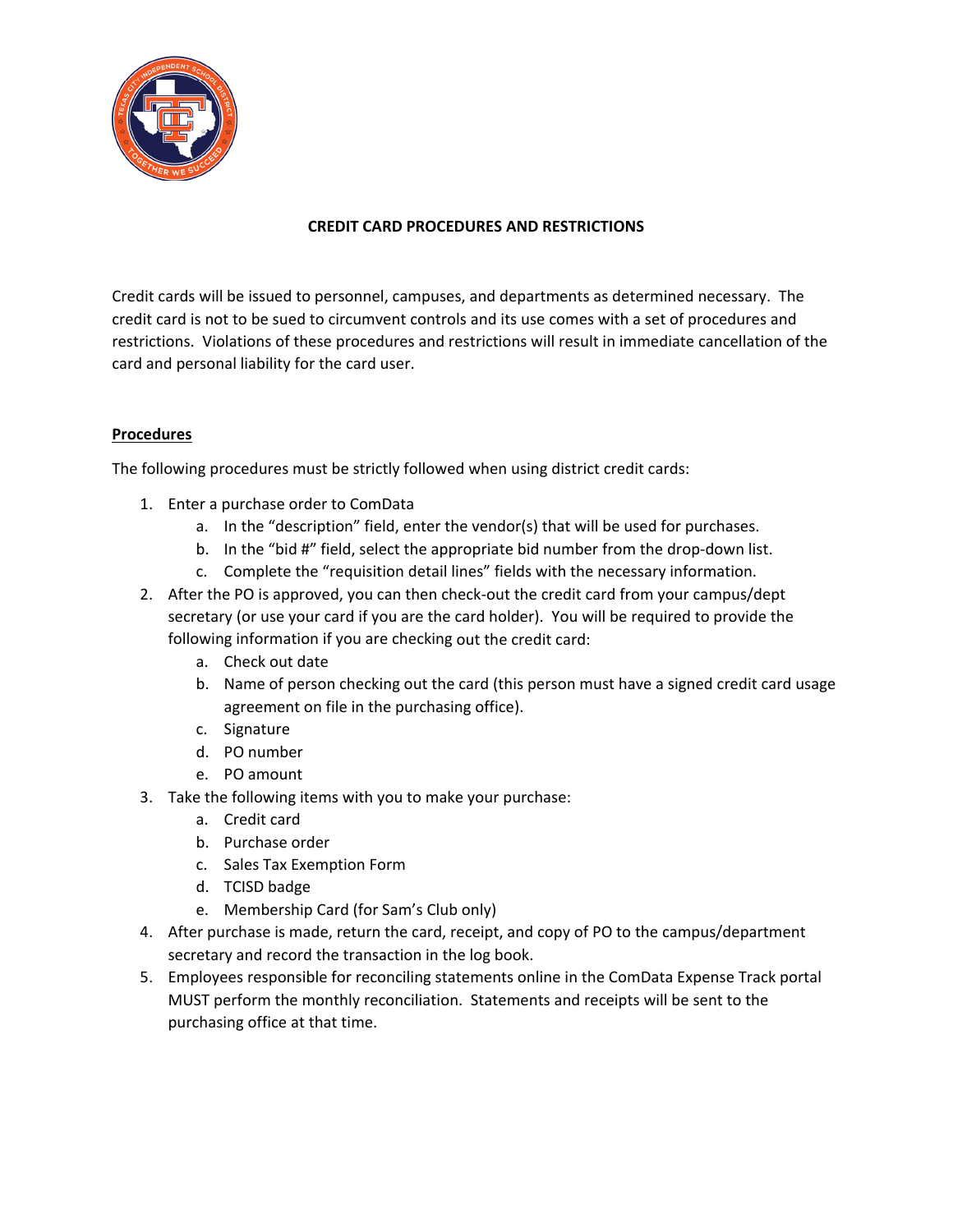

### **Restrictions**

- 1. Any employee that uses a district credit card must sign the Credit Card Procedures and Restrictions Acknowledgment. A copy of the signed acknowledgment should be sent to the purchasing department to keep on record.
- 2. Each department/campus will maintain a "check-out log" with the following information: check out date, person checking out the card, signature, PO number, PO amount, return date, return signature, and receipt totals.
- 3. The credit card may only be used for purchases with District-approved vendors.
- 4. The credit card may not be used to circumvent purchasing policies and controls.
- 5. The credit card statement MUST be reconciled and submitted to the purchasing office on or before the 8<sup>th</sup> day of each month.